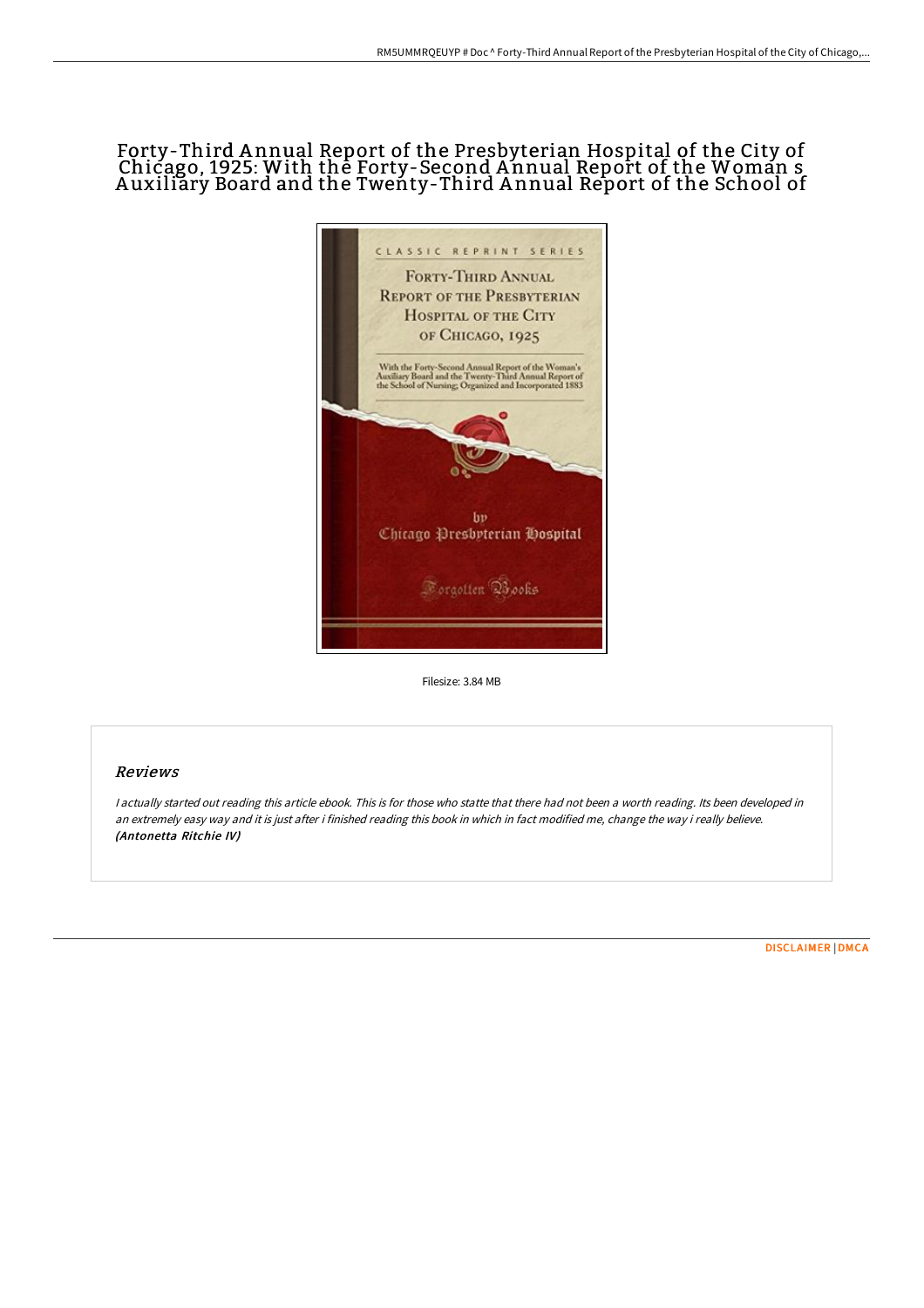### FORTY-THIRD ANNUAL REPORT OF THE PRESBYTERIAN HOSPITAL OF THE CITY OF CHICAGO, 1925: WITH THE FORTY-SECOND ANNUAL REPORT OF THE WOMAN S AUXILIARY BOARD AND THE TWENTY-THIRD ANNUAL REPORT OF THE SCHOOL OF



Forgotten Books, 2017. Paperback. Condition: New. Language: English . Brand New Book \*\*\*\*\* Print on Demand \*\*\*\*\*. Excerpt from Forty-Third Annual Report of the Presbyterian Hospital of the City of Chicago, 1925: With the Forty-Second Annual Report of the Woman s Auxiliary Board and the Twenty-Third Annual Report of the School of Nursing; Organized and Incorporated 1883 About the Publisher Forgotten Books publishes hundreds of thousands of rare and classic books. Find more at This book is a reproduction of an important historical work. Forgotten Books uses state-of-the-art technology to digitally reconstruct the work, preserving the original format whilst repairing imperfections present in the aged copy. In rare cases, an imperfection in the original, such as a blemish or missing page, may be replicated in our edition. We do, however, repair the vast majority of imperfections successfully; any imperfections that remain are intentionally left to preserve the state of such historical works.

 $_{\rm per}$ Read Forty-Third Annual Report of the Presbyterian Hospital of the City of Chicago, 1925: With the [Forty-Second](http://albedo.media/forty-third-annual-report-of-the-presbyterian-ho.html) Annual Report of the Woman s Auxiliary Board and the Twenty-Third Annual Report of the School of Online Download PDF Forty-Third Annual Report of the Presbyterian Hospital of the City of Chicago, 1925: With the Forty-Second Annual Report of the Woman s Auxiliary Board and the [Twenty-Third](http://albedo.media/forty-third-annual-report-of-the-presbyterian-ho.html) Annual Report of the School of